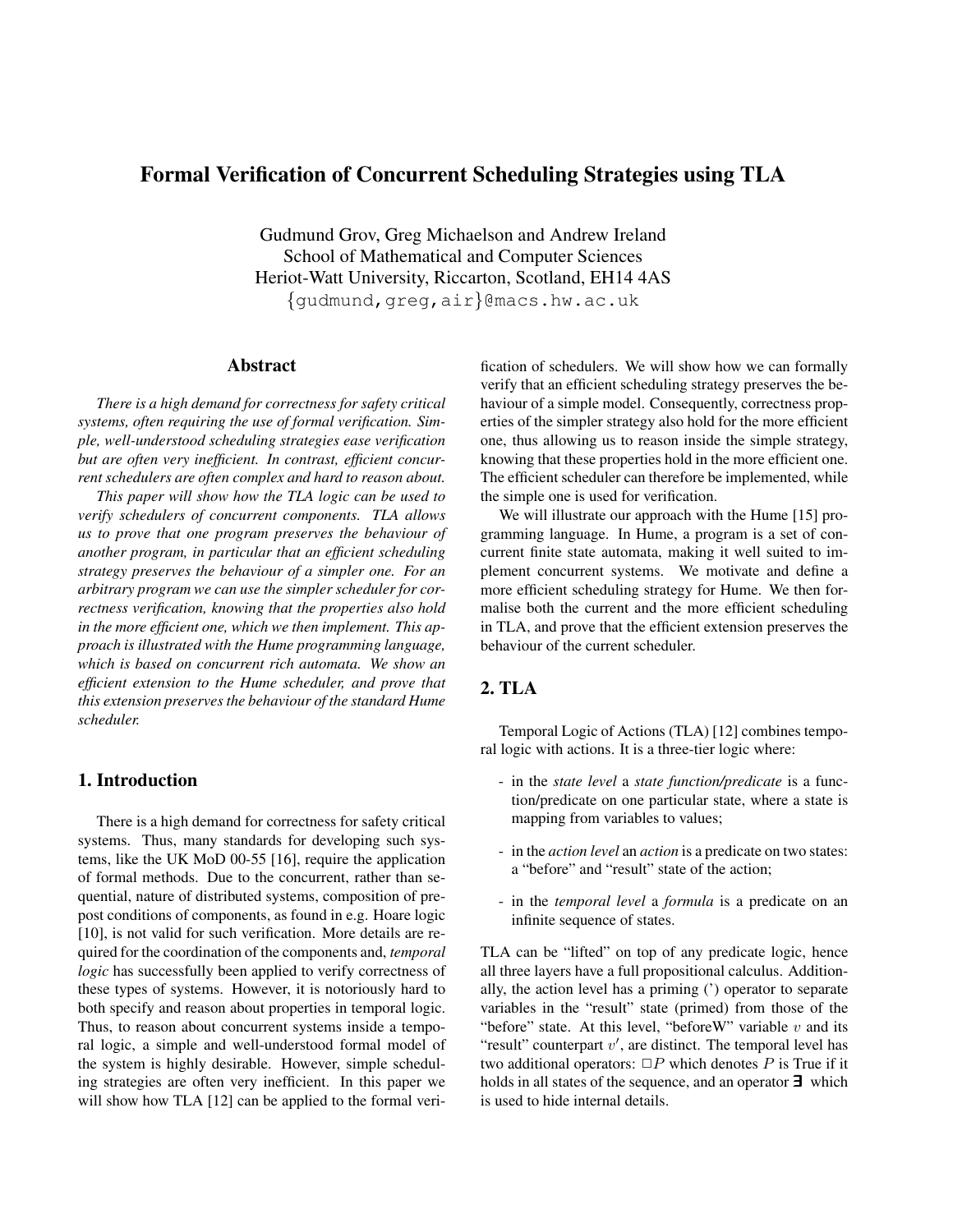To show that a property holds for a program, we must show that the program *implements* the property. In TLA both programs and properties are specified in the same logic, hence this is formalised as

$$
Program \Rightarrow Property. \tag{1}
$$

Programs are compared in a similar fashion. For example, to prove that a more efficient program preserves the behaviour of the original *Program* we must show that

$$
Efficient Program \Rightarrow Program. \tag{2}
$$

Due to transitivity, (1) ensures that *Property* also holds for *Efficient Program*. Thus, if (2) holds, it is sufficient to prove the required properties for *Program*. The key in proving properties such as (2) is allowing *stuttering steps*, i.e. steps that leave the state unchanged. This allows the use of internal action, which is important when comparing many scheduling algorithms. However, this is not required here, and will not be discussed further (see [1, 12] for details).

To define a program we must specify an initial state  $I$ , and an action  $N$ , representing the transitions. N is a predicate which compares a "result" and a "before state". The action must hold throughout execution, i.e.  $\square \mathcal{N}$ . However, this does not support stuttering steps. Let  $\langle v, i \rangle$  be the tuple of all visible  $v$  and internal  $i$  variables of the program. We refine  $\Box \mathcal{N}$  to  $\Box (\mathcal{N} \vee \langle v, i \rangle) = \langle v, i \rangle$ , which asserts that in all transitions either  $N$  holds, or the state is left unchanged. This supports stuttering, and is abbreviated by  $\square[\mathcal{N}]_{\langle v,i \rangle}$ . We will use monolithic specifications of our programs. Such specifications, with the internal variable hidden, are written:

$$
\mathbf{\Xi} i : I \wedge \Box[\mathcal{N}]_{\langle v,i \rangle}.
$$
 (3)

To ease reasoning, TLA requires that  $N$  must always specify the complete "result" state. Thus, unchanged variables must be explicitly stated. In a monolithic specification the subscript, i.e.  $\langle v, i \rangle$ , should therefore hold for all the variables.

## 3. Hume

*Hume* [15] is a novel programming language which explicitly separates the *coordination* and the *computation* concerns. It is based on autonomous *boxes*, linked by *wires*, and controlled by generalised transitions, termed *match*es, of the form:

$$
pattern \rightarrow expression
$$

A *pattern* is matched with the inputs and, if it succeeds, causes the *expression* to generate output. If it fails, the following match is tried. If none of the matches succeed, then no transition is made. Boxes and wires are defined in the finite state *coordination language*. Transitions within boxes are defined in the purely functional *expression language* through pattern matching and associated recursive actions. This discussion will focus on the scheduling of boxes, and we will therefore not go into the full expression layer and pattern matching details.

#### 3.1. Hume Scheduling

The Hume coordination layer is static. Thus, each wire has a source and destination which will not change. For simplicity, we will assume that all wires are between boxes, i.e. there are no connected external devices. A wire is a single value buffer that connects two boxes. An important feature is the ability of a pattern to ignore inputs on given wires, and an expression to not produce outputs on all output wires. This is identified by '∗' in the source code. Since a wire is single buffered, a box will block with pending output until all of its required output wires become empty.

Since Hume targets safety critical systems, there is a strong focus on formal analysis, which requires deterministic programs, and a simple execution model. In Hume, this is achieved by cyclical execution, where each cycle has two phases: in the first phase each box is run once and attempts to consume inputs and generate outputs; and in the second phase the output changes are resolved in a unitary super-step. At the end of each phase a box will be in one of the following states:

- Rn (Runnable) The box has successfully consumed inputs and asserted outputs.
- Bl (Blocked) The box has successfully consumed inputs but failed to assert outputs. It will attempt to assert outputs on subsequent cycles.
- Mf (Matchfail) The box has failed to match inputs.

Hume then uses a *lock-step* scheduling, thus achieving deterministic programs. The scheduling works as follows:

*for ever for each Rn and Mf box*

> *execute (box) super step*

## 3.2. Hume Scheduling Formalised in TLA

We will formalise a high-level definition of Hume in TLA. A fuller formalisation, at a lower grain of atomicity, is given in [4] which also gives a detailed exploration of §5.1 and §6.

The layering of TLA fits well into the Hume design. Properties of a one-shot execution of a box are action predicates, while properties of the coordination layer are temporal formulas. In the formalisation we assume the following: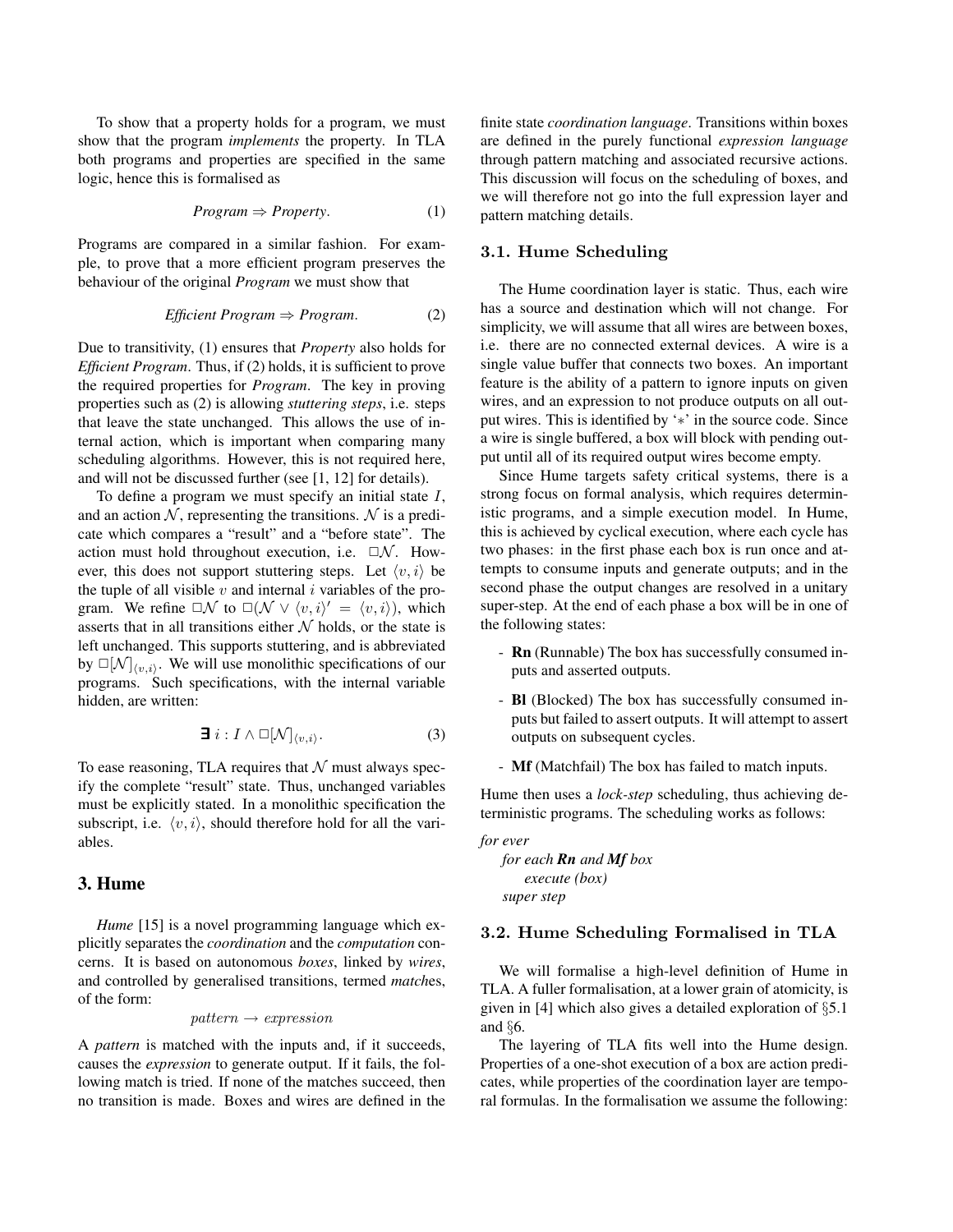there is a set *BS* of box identifiers, henceforth *boxes*; all components below, except the scheduling variable s, are tuples of distinct variables. The  $i^{th}$  element is accessed by a sub-script, e.g.  $st_i$ . For boxes, we assume that the tuple is ordered with respect to the box identifier, that is,  $st_i$  is the state for box  $i \in BS$ ; there is a tuple *ws* of wires; each box  $i$  has a tuple of input *iws<sub>i</sub>* and output  $\omega$ *ws<sub>i</sub>* wires; feedback loops are allowed, thus a wire in  $iws_i$  may also occur in  $ows_i$ ; if *iws<sub>i</sub>* or  $ows_i$  for all  $i \in BS$  are composed this it will equal *ws*; a wire in *ws* will occur in only one  $iws_i$  and one  $ows<sub>i</sub>$ ; each box i has a state variable  $st<sub>i</sub>$  and a result buffer *res*<sup>i</sup>; for all  $i \in BS$  *st*<sub>i</sub>  $\in \{ \textbf{Rn}, \textbf{Bl}, \textbf{Mf} \}$ ; *res*<sup>i</sup> has the same number of elements as *ows*<sub>i</sub>.

$$
S \triangleq (s = E \Rightarrow s' = S) \land (s = S \Rightarrow s' = E)
$$
  
\n
$$
B_i^c \triangleq st_i \neq Bl \Rightarrow \langle iws_i, res_i, st_i \rangle' = e_i(iws_i)
$$
  
\n
$$
\land st_i = Bl \Rightarrow \langle iws_i, res_i, st_i \rangle' = \langle iws_i, res_i, st_i \rangle
$$
  
\n
$$
B_i^s \triangleq Q_i \Rightarrow \langle ows_i, res_i, st_i \rangle' = \langle w(res_i, ows_i), \perp, Rn \rangle
$$
  
\n
$$
\land \neg Q_i \Rightarrow \langle ows_i, res_i, st_i \rangle' = \langle ows_i, res_i, Bl \rangle
$$
  
\n
$$
B_i \triangleq (s = E \Rightarrow B_i^c) \land (s = S \Rightarrow B_i^s)
$$
  
\n
$$
H_i \triangleq I \land \Box[S \land \land_{i \in BS} B_i]_{\langle s, ws, res, st \rangle}
$$
  
\n
$$
H \triangleq J_s res, st : H_l
$$

#### **Figure 1. Lock-step scheduling in TLA**

Figure 1 shows the TLA actions.  $S$  is defined to alternate between the execute E and super-step S phase.  $\mathcal{B}_i^e$  is the box action for an arbitrary box  $i$  in the  $E$  phase. Note, the check that a box is Rn or Mf is moved into the box action, and not before it is called, as explained in §3.1. This is a consequence of TLA's requirement for explicitly defining unchanged variables, and eases the specification of the action. If the check succeeds then  $e_i(iws_i)$  will match and consume the required inputs, produce the result output, and set the new state – i.e.  $\bf{R}$ n if a match succeeds and Mf if not. If the check fails, then  $iws_i$  and  $res_i$  are left unchanged.

Similarly,  $\mathcal{B}_{i}^{s}$ , represents the super-step phase of a box. The  $Q_i$  predicate succeeds if, for all corresponding elements  $k$  of  $res_i$  and  $ows_i$ , one of them is '\*':

$$
Q_i \triangleq \forall k \in len(ows_i) : ((res_i)_k = *) \vee ((out_i)_k = *)
$$

where  $len(ows<sub>i</sub>)$  is the number of element in tuple  $ows<sub>i</sub>$ . If  $Q_i$  succeeds then the new computed values of  $res_i$  are written to the output wires, achieved by  $w(res_i, ows_i)$ . The output buffer is set to empty, represented by  $\perp$ , and the state is Rn. If it fails, the output buffer's value is left dangling, and the box will be Bl at least until the next super-step, where  $Q_i$  is re-checked.

 $B_i$  uses the "scheduling phase value" s to determine if  $\mathcal{B}_i^e$  or  $\mathcal{B}_i^s$  should be called for an arbitrary box *i*.  $H_l$  is the program specification. We leave the initial state  $I$  undefined. The complete next-state action is the conjunction of the scheduler S and the next actions for all boxes  $i \in BS$ . Finally, in Hume we are only interested in the values on the wires, thus H hides all variables, except *ws*, using  $\exists$ .

## 4. An Efficiency Problem



#### **Figure 2. Multiplication as Iteration**

The motivation behind the layered design of Hume was to add the ability for static costing of time and space usage [8, 14]. However, many such properties are undecidable in the expression layer. Thus, the balance between expressiveness and decidability is a key factor in Hume development, and often requires us to find more decidable representation of expressive constructs. One such example is to represent repetition as iteration in the coordination layer, instead of recursion in the expression layer – where the latter is hard to cost. Iteration is achieved by the use of a feedback wire, in the same way as in hardware systems.

Figure 2 illustrates *coordination iteration* by implementing multiplication using two boxes. mult is the "interface" to the rest of the program. When it receives inputs on input wires  $x$  and  $y$ , the iteration begins if the previous result has produced output on  $\circ$ . This is achieved by the  $\circ \prime \rightarrow \circ$ wire. A match on these inputs causes the  $(0, x, y)$  triple to be sent to itermult box. In each iteration itermult will add  $x$  to the previous result, represented by  $r$ , initially set to  $0$  – and decrement  $\gamma$  by 1. The iteration "terminates" when  $y$  is 0. The result is sent back to mult2. Note that '.' in a pattern denotes that a value must be present, and this value is consumed. Further, note that  $( \cdots )$  is used for both pattern/expression and tuples. We have left the rest of the program unspecified for now.

The Hume scheduler will always attempt to run boxes which do not have a **BI** state. In an iteration of depth  $N$  (the initial y value), the program requires  $N+4$  steps to compute the output. For  $N + 2$  of these steps, the mult box will be in a Mf state. This will be the case for all boxes that depend, directly or indirectly, on such an iteration. Hence, it must be possible to reduce this unnecessary scheduling overhead.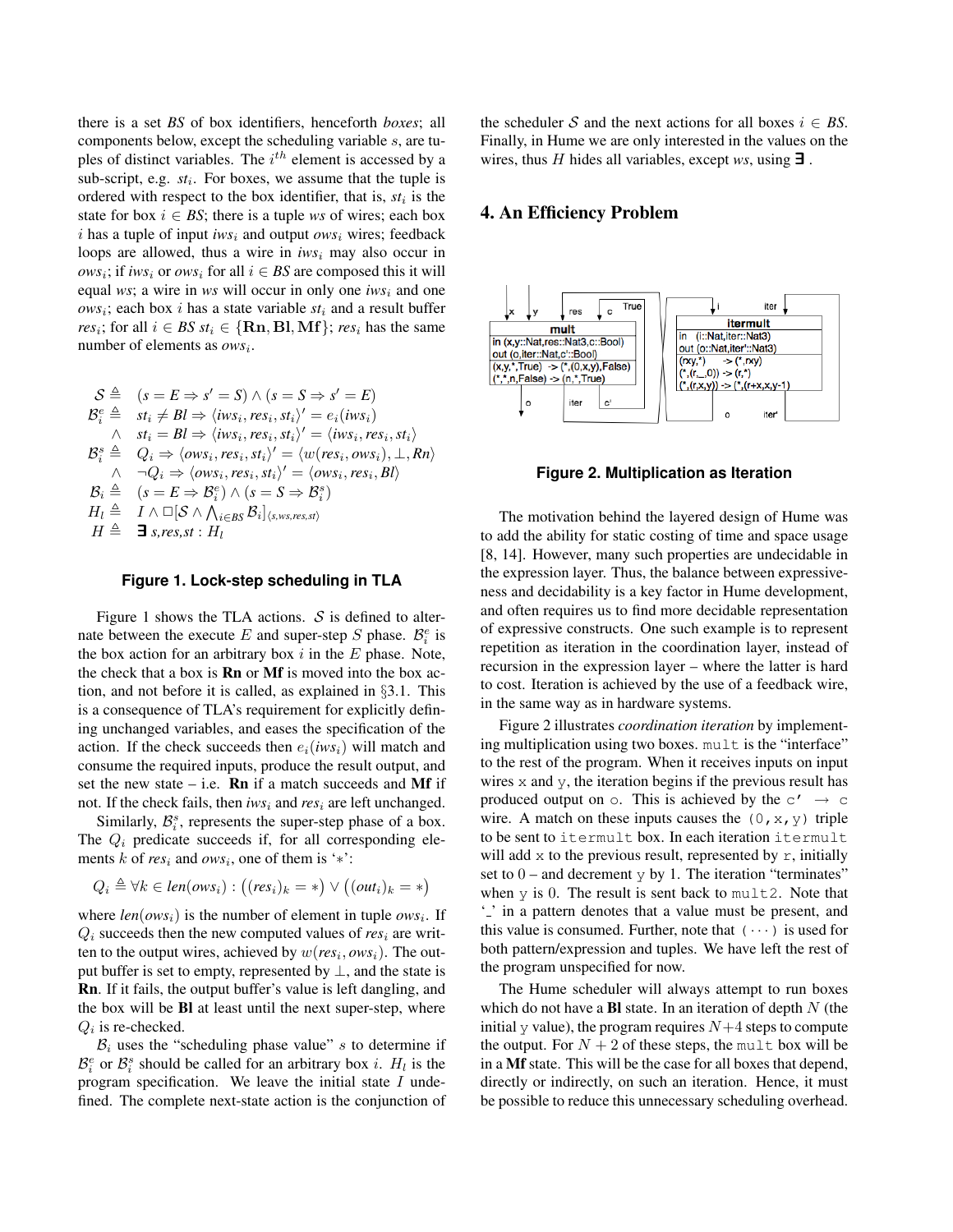## 5. Towards Staged Scheduling

In the usual execution of a box, an Rn box may have either asserted outputs to other boxes and itself, or just to other boxes, or just to itself. If it has asserted outputs just to itself then it can have no impact on the ability of any other box to consume inputs. We say that such boxes have the *self-output* property.

Thus, in principle, such boxes may execute repeatedly until they assert an output for another box, without affecting the overall outcome of program execution, provided there are no strong timing dependencies elsewhere in the program. To achieve this, Rn is divided up into two sub-states:

- Rn<sup>s</sup> (Runnable) The box has successfully consumed inputs and asserted outputs, and *is not only* writing to internal wires.
- Sf (Selfout) The box has successfully consumed inputs and asserted outputs, and *is only* writing to internal wires.

Then the staged scheduling strategy is:

```
for ever
```

```
if no box is Rns
   then for each Sf box
           execute (box)
   else for each Rns
,Sf and Mf box
           execute (box)
```
*super step*

Both the interpreter and the compiler have been updated with this staged scheduling, resulting in the expected efficiency gain. For example, for the interpreter, in the repetition as iteration example in  $\S 4$ , by connecting x and y to a generator producing the first 1411 integers, and connecting o to standard output, the staged scheduling had an increased timing saving of  $14\%$  (57s vs. 70.9s) compared to lock-step scheduling.

#### 5.1. Staged Scheduling Formalised in TLA

Figure 3 shows the TLA actions for staged scheduling. S and I are unchanged from Figure 1. *SO* is used in the execute phase – which is now defined by  $s\mathcal{B}_{i}^e$  for an arbitrary box *i*. It behaves as specified in  $\S5$ , by executing only **Sf** boxes when *SO* holds, and as for lock-step scheduling when it does not hold.  $s\mathcal{B}_i^s$  defines the box action in a super-step. Here, we assume a sub-tuple *nows*<sup>i</sup> of *ows*<sup>i</sup> for all  $i \in BS$ . This tuple holds all the wires that are *not* wired back to box i. Moreover,  $emp(nows'_i)$  holds if  $nows'_i$  only holds '\*'s, i.e. all output values are on the wires wired back to  $i$ . If the box only writes to internal wires, i.e.  $emp(nows'_i)$ , then it is in an Sf state.

$$
\begin{array}{rcl} SO\triangleq&\bigwedge_{i\in BS} st_i\neq \mathbf{R} \mathbf{u}^s\\ s\mathcal{B}_i^e\triangleq&\text{if } (SO\Rightarrow st_i=\mathbf{S}\mathbf{f})\wedge(\neg SO\Rightarrow st_i\neq \mathbf{B}\mathbf{l})\\ &\text{then }\langle \textit{iws}_i,\textit{res}_i,\textit{st}_i\rangle'=e_i(\textit{iws}_i)\\ &\text{else }\langle \textit{iws}_i,\textit{res}_i,\textit{st}_i\rangle'=\langle \textit{iws}_i,\textit{res}_i,\textit{st}_i\rangle\\ s\mathcal{B}_i^s\triangleq&Q_i\Rightarrow \langle \textit{ows}_i,\textit{res}_i\rangle'=\langle w(\textit{iws}_i),\perp\rangle\\ &\wedge\quad st_i'=\text{ if }emp(nows_i')\text{ then }\mathbf{S}\mathbf{f}\text{ else }\mathbf{R}\mathbf{n}^s\\ &\wedge\quad\neg Q_i\Rightarrow \langle \textit{ows}_i,\textit{res}_i,\textit{st}_i\rangle'=\langle \textit{ows}_i,\textit{res}_i,\textit{B}\textit{l}\rangle\\ &\mathcal{N}\triangleq&\bigwedge_{i\in BS}\left(s=E\Rightarrow s\mathcal{B}_i^e\right)\wedge\left(s=S\Rightarrow s\mathcal{B}_i^s\right)\\ &sH_i\triangleq&I\wedge\square[\mathcal{S}\wedge\mathcal{N}]_{\langle \textit{st},\textit{s,ws,res}\rangle}\\ &sH\triangleq&\textbf{I}\text{ s.t},\textit{s,res}:sH_l\end{array}
$$

#### **Figure 3. Staged scheduling in TLA**

## 6. A Proof of Correctness

We will now outline the proof that staged scheduling preserves the behaviour of lock-step scheduling, that is, proving (2) from §2.

R1. 
$$
\frac{I_2 \Rightarrow I_1 \quad (\mathcal{B}_2 \Rightarrow \mathcal{B}_1) \quad (x' = x) \Rightarrow (y' = y)}{I_2 \land \Box[\mathcal{B}_2]_x \Rightarrow I_1 \land \Box[\mathcal{B}_1]_y}
$$

$$
F \Rightarrow G
$$
  
El. 
$$
\vdash F\{f/x\} \Rightarrow \exists x : F \quad \text{E2.} \quad x \text{ does not occur free in } G
$$

$$
(\exists x : F) \Rightarrow G
$$

#### **Figure 4. TLA Proof Rules**

We will rely on the proof rules shown in Figure 4. Formulas above the line are assumptions and the formula below the line is the conclusion of a rule. Rule R1 is a specialisation of standard TLA rules for this particular example. It states that a monolithic program implements another if the initial state implements the initial state, the next-action implements the next-action and, the new state space is strictly larger than the old. E1 and E2 are direct copies from [12]. E1 is the introduction rule for  $\exists$ . If F holds with variable x replaced by a state function  $f$ , then  $F$  holds with  $x$  hidden. E2 is the elimination rule for  $\exists$ . It states that if a variable is free in the conclusion of an implication, then it can be bound in the assumption/given.

To prove our theorem we rely on the following fact, which follows directly from the definition of  $\mathbf{Rn}^s$  and  $\mathbf{Sf}$ :

**Theorem 1**  $st_i = \textbf{Rn}$  iff  $st_i \in \{\textbf{Rn}^{\textbf{s}}, \textbf{Sf}\}$ 

In the proof we must provide witnesses for the ∃ bound variables in H, using the state space of *sH*. In TLA the sum of these witnesses are called the *refinement mapping* [1]. If we ignore the subtle type differences between variables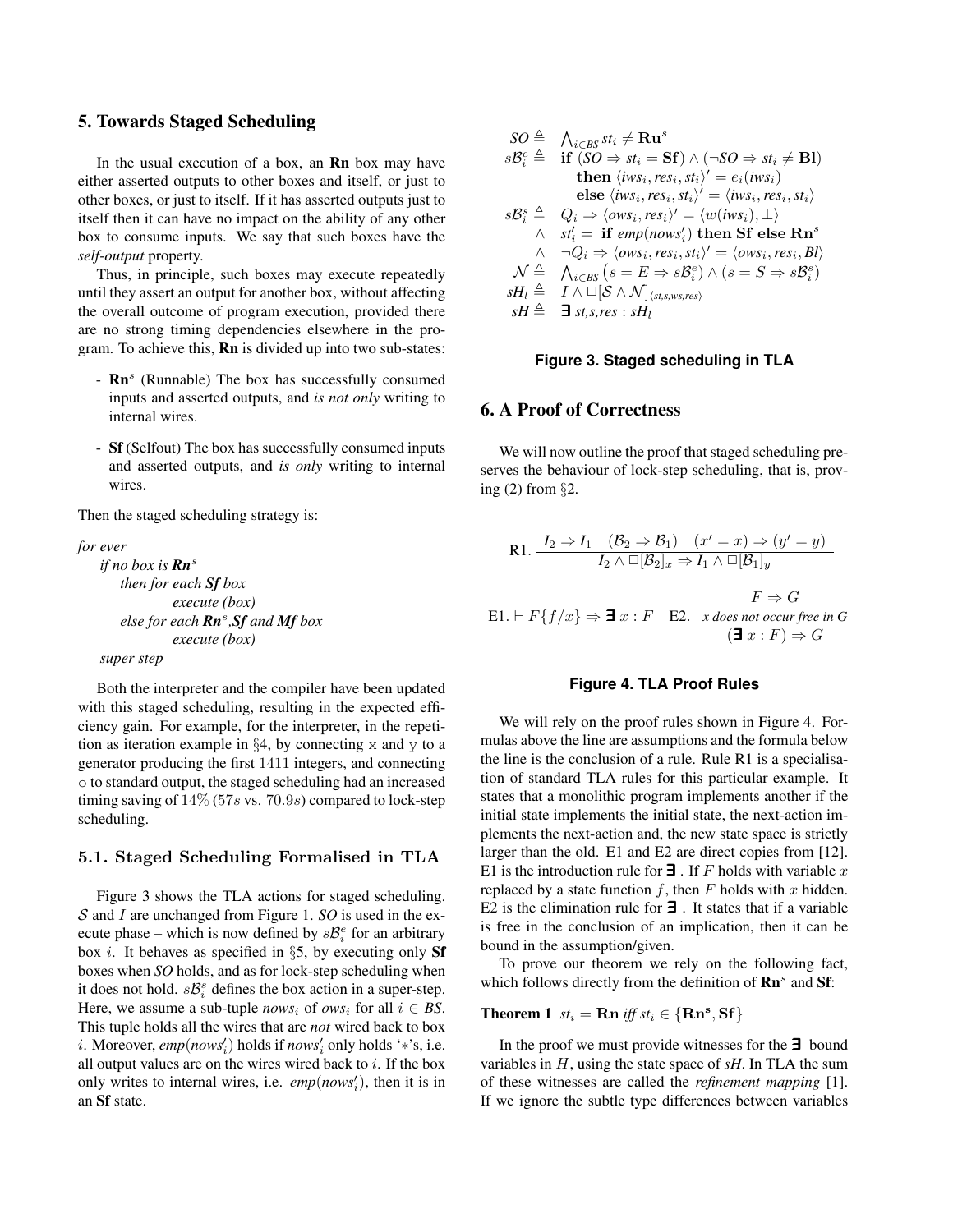and state functions then s and *res* are just replaced by themselves. All the  $st_i$  are replaced by the following function, based on Theorem 1:

 $\overline{st_i} \triangleq \textbf{if} \; st_i \in \{ \textbf{Rn}^\textbf{s}, \textbf{Sf} \} \; \textbf{then} \; \textbf{Rn} \; \textbf{else} \; st_i$ 

For any action, formula, etc.  $\cdots$  we use  $\overline{\cdots}$  to denote  $\cdots$  { $\overline{st_i}/st_i$ } (for now we ignore the trivial s and *res* substitution). The substitution  $\overline{\cdots}$  distributes over all operators.

Before the proof of the main Theorem 3, we prove Theorem 2. Here we remove all the  $\exists$  and prove that  $sH_l$  implements  $H_1\{\overline{st_i}/st_i\}$ . Note that we unfold  $H/H_1/sH/sH_1$ in the theorems. We will use Lamport's structured way of writing mathematical proofs [13]: The proof should be read hierarchically. The  $j<sup>th</sup>$  step of the current level i proof is labelled  $\langle i \rangle j$ . Further,  $\langle i \rangle j$  QED denotes the proof of the current level  $i-1$  goal.  $A \Rightarrow B$  is written ASSUME: A PROVE: B, and in case-splits, ASSUME is replaced by CASE while the goal is the same as the  $i - 1$  goal.

#### Theorem 2

 $\langle 1 \rangle$ 1. ASSUME: *I* ∧ □[*S* ∧ *N*]<sub> $\langle s,ws,res \rangle$ </sub>  $\text{PROVE:} \quad \overline{I} \wedge \Box [\overline{\mathcal{S}} \wedge \bigwedge_{i \in \mathit{BS}} \overline{\mathcal{B}_i}]_{\overline{\langle s,ws, res, st \rangle}}$ PROOF: Rule R1 reduces the proof to  $\langle 2 \rangle$ 1. ASSUME: I PROVE:  $\overline{I}$ **PROOF:** I and  $\overline{I}$  are identical.  $\langle 2 \rangle$ 2. ASSUME:  $S \wedge N$ Prove:  $\overline{\mathcal{S}} \wedge \bigwedge_{i \in \mathit{BS}} \overline{\mathcal{B}_i}$ PROOF: Standards propositional reasoning and unfolding of  $N$  reduces the proof to:  $\langle 3 \rangle$ 1. ASSUME: S **PROVE:**  $\overline{S}$  $\langle 3 \rangle 2$ . ASSUME:  $\bigwedge_{i \in BS} (s = E \Rightarrow s \mathcal{B}_{i}^{e}) \wedge (s = S \Rightarrow s \mathcal{B}_{i}^{s})$ Prove:  $\bigwedge_{i \in \mathit{BS}} \overline{\mathcal{B}_i}$ PROOF: It is sufficient to show the goal for an arbitrary box  $i \in BS$ . The proof follows by a case-split on s and some simplifications:  $\langle 4 \rangle 1$ . ASSUME:  $s = E \wedge s \mathcal{B}_i^e$ Prove:  $\overline{\mathcal{B}^e_i}$ PROOF: The proof is by a case analysis on both the *SO* property and on  $st_i$ . We will only address the key cases (see [4] for full details):  $\langle 5 \rangle$ 1. CASE: *SO* ∧ *st*<sub>i</sub> = **Sf** PROOF: By assumptions  $\langle 5 \rangle$ 1 and  $\langle 4 \rangle$ 1 and the definition of  $s\mathcal{B}_i^e$  we have  $\langle iws_i, res_i, st_i \rangle' = e_i(iws_i)$  (4) Further, assumptions  $\langle 5 \rangle$ 1 implies by definition that  $\overline{st_i}$  = **Rn.** This and (4) implies  $\overline{B_i^e}$  by definition.  $\Box$  $\langle 5 \rangle$ 2. CASE: *SO* ∧ *st<sub>i</sub>* = **Rn**<sup>s</sup> **PROOF:** By contradition. Assumption  $\langle 5 \rangle$ 1 im-

plies both *SO* and  $st_i = \mathbf{Rn}^s$ . However, by

a contradiction.  $\langle 5 \rangle$ 3. Q.E.D. PROOF: By  $\langle 5 \rangle 1$ ,  $\langle 5 \rangle 2$  and all the other remaining cases.  $\langle 4 \rangle 2$ . ASSUME:  $s = S \wedge s \mathcal{B}_{i}^{s}$ PROVE: s i PROOF: By the refinement mapping, both *emp*(*nows*<sup>'</sup><sub>i</sub>)</sub> and  $\neg$ *emp*(*nows*<sup>'</sup><sub>i</sub>) will give the state **Rn**, which is the case in  $\overline{\mathcal{B}_{i}^{s}}$ . The remaining parts of the proof follow directly.  $\Box$  $\langle 4 \rangle$ 3. Q.E.D. PROOF: By  $\langle 4 \rangle$ 1 and  $\langle 4 \rangle$ 2.  $\langle 3 \rangle$ 3. Q.E.D. PROOF: By  $\langle 3 \rangle$ 1 and  $\langle 3 \rangle$ 2 .  $\langle 2 \rangle$ 3. ASSUME:  $\langle s, ws, res \rangle' = \langle s, ws, res \rangle$ PROVE:  $\overline{\langle s,ws,res,st\rangle'} = \overline{\langle s,ws,res,st\rangle}$ PROOF: This is trivial by the definition of  $\overline{\cdots}$ .

definition *SO* implies  $st_i \neq \mathbf{Rn}^s$  and we obtain

 $\langle 1 \rangle$ 2. Q.E.D.

Using this theorem, we can now prove the main theorem that staged scheduling preserves the behaviour of lock-step scheduling.

Theorem 3 *Staged scheduling behaves like lock-step scheduling.*

- $\langle 1 \rangle$ 1. ASSUME: **∃** *s,res,st* : *I* ∧ □[ $S \land N$ ]<sub> $\langle s,ws,res \rangle$ </sub>
	- $\text{PROVE:} \quad \exists \, \mathit{s}, \mathit{res}, \mathit{st} : I \land \Box[\mathcal{S} \land \bigwedge_{i \in \mathit{BS}} \mathcal{B}_i]_{\langle \mathit{s}, \mathit{ws}, \mathit{res}, \mathit{st} \rangle}$  $\langle 2 \rangle 1$ . ASSUME:  $(I \wedge \Box[\mathcal{S} \wedge \bigwedge_{i \in BS} \mathcal{B}_i]_{\langle s,ws,res,st \rangle}) {\{\overline{st}/st\}}$
	- PROVE:  $\blacksquare$  *s*, *res*, *st* :  $I \wedge \Box [\mathcal{S} \wedge \bigwedge_{i \in BS} \mathcal{B}_i]_{\langle s,ws, res, st \rangle}$ PROOF: By applying E1 with  $\overline{st}$  for  $\overline{f}$  and  $\overline{st}$  for  $x$  to assumption  $\langle 2 \rangle$ 1 followed by E1 with the dummy substitutions {*res*/*res*} and {*s*/*s*} (and ignoring the subtle type differences between variables and state functions) we obtain the goal.  $\Box$
	- $\langle 2 \rangle$ 2. ASSUME: *I* ∧ □[S ∧ N]<sub> $\langle s,ws,res \rangle$  ⇒ H</sub>

PROVE:  $\mathbf{\exists} s, res, st : I \wedge \Box[\mathcal{S} \wedge \mathcal{N}]_{\langle s,ws, res \rangle} \Rightarrow H$ PROOF: By the definition of H, *s,res* and *st* are bound by ∃ . Rule E2 can therefore be applied three times to assumption  $\langle 2 \rangle 2$  to obtain the goal.

- $\langle 2 \rangle$ 3. Q.E.D.
- By applying Theorem 2 sequentially to  $\langle 2 \rangle$ 1 followed by  $\langle 2 \rangle 2$ .  $\Box$
- $\langle 1 \rangle$ 2. Q.E.D.
- By  $\langle 1 \rangle$ 1.  $\Box$

## 7. Relevant Work

Both algorithmic and deductive verification techniques have been applied to verify schedulers. For example, Cadena [9] uses *model checking*. Model checkers have the advantage of being fully automating, but require a finite model and thus, cannot be applied to verify scheduling